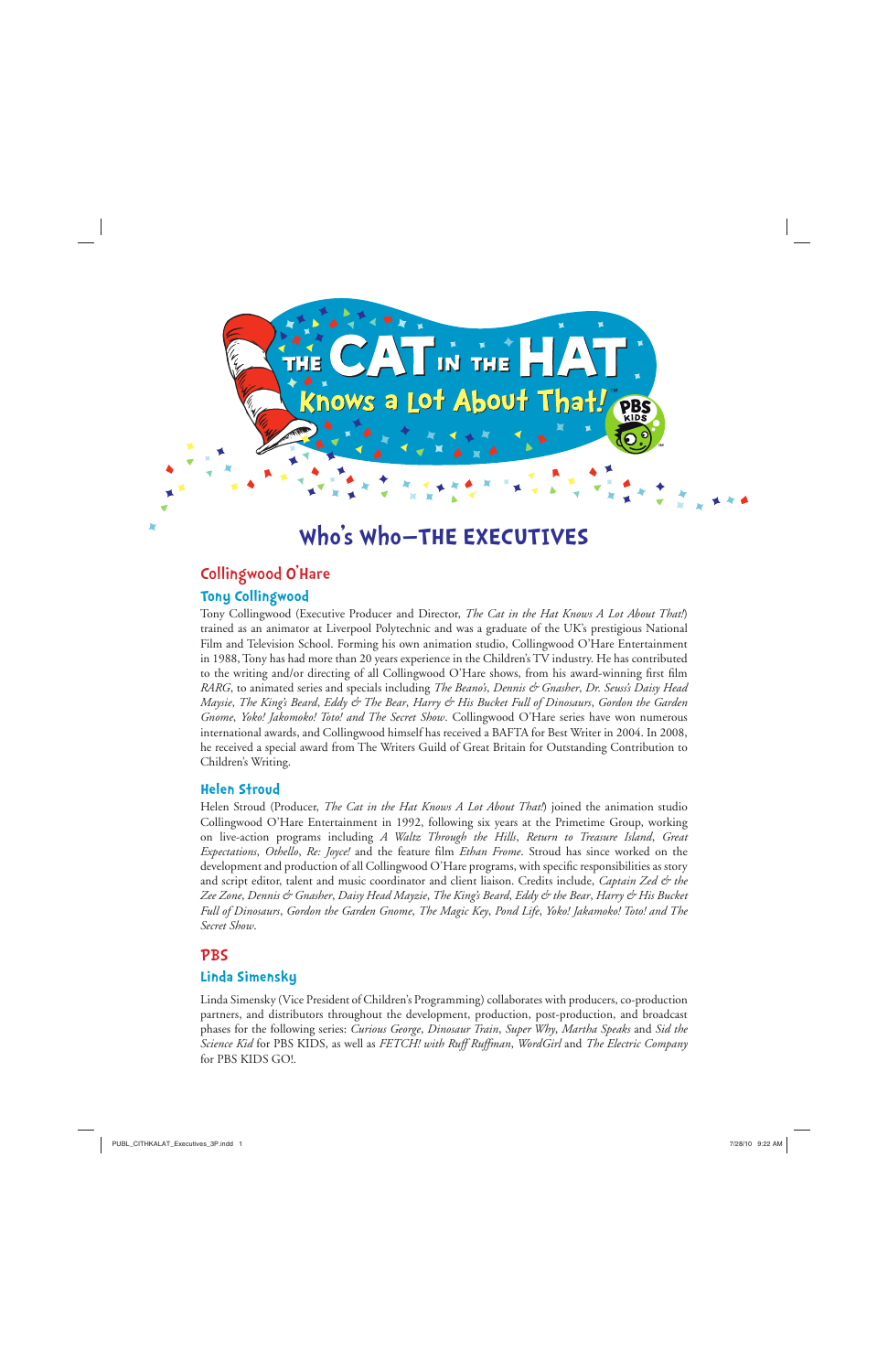Before joining PBS, Simensky was Senior Vice President of Original Animation for Cartoon Network, where she oversaw development and series production of *The Powerpuff Girls*, *Dexter's Laboratory*, *Samurai Jack*, *Courage the Cowardly Dog* and other major projects. She began her career working nine years at Nickelodeon, where she helped build the animation department and launch the popular series *Rugrats*, *Doug*, and *The Ren & Stimpy Show*.

Simensky is a past-president of ASIFA-East, and the founder of New York chapter of Women in Animation. She has contributed to two books including *Nickelodeon Nation* and *The Children's Television Community*.

#### **Lesli Rotenberg**

Lesli Rotenberg (Senior Vice President of Children's Media), determines the media content that generations of children benefit from—educationally, emotionally, and socially—each day. Responsible for building and extending the brand equity of PBS and PBS KIDS, Rotenberg leads a cross-disciplinary team charged with content production, web development, multi-platform asset distribution, education resources, marketing and communications, providing national oversight of PBS's creative services, including on-air and print production, advertising strategy, media planning, and station professional development.

In 2006, Rotenberg led the launch of the PBS KIDS multi-platform preschool destination, featuring top U.S. series among children ages 2 to 5—from *Curious George* and *Sid the Science Kid* to *Super WHY*. She directs a think tank of renowned experts in the fields of child development, education, psychology, and new media to help ensure that PBS KIDS offers the most relevant and valuable content for the children, caregivers and educators it serves. Rotenberg recently oversaw the launch of PBS KIDS GO!, a broadband service for elementary school kids, as well as a sweeping children's health initiative.

# **Portfolio**

#### **Joy Rosen**

Joy Rosen (Co-Executive Producer, *The Cat in the Hat Knows A Lot About That!*) has earned a global reputation for developing strong international partnerships, and for creating new business opportunities that continue to bring the company's roster to some of the world's biggest broadcasters, cable networks and digital content providers.

Along with co-founder, Lisa Olfman, Joy leads Portfolio's strategic business direction and manages corporate growth. She also oversees Portfolio's distribution division, supervising sales and acquisitions for its popular sales catalogue. Joy is responsible for Portfolio's recent expansion into factual entertainment, partnering with emerging and established producers to create original properties for Portfolio International's pipeline.

*The Cat In The Hat Knows A Lot About That!* is produced with Treehouse (Canada) and PBS (US) and will air on CITV (UK). Portfolio International has recently launched the series internationally. Joy's additional credits as Executive Producer include *Carl Squared*, *RoboRoach*, *Stolen Miracle*, *Something From Nothing* and *Groundling Marsh*.

#### **Lisa Olfman**

 $\blacktriangle$  $\blacksquare$ 

Lisa Olfman (Co-Executive Producer, *The Cat in the Hat Knows A Lot About That!*) is one of Canada's leading producers and distributors of award-winning programming for kids and primetime. Her talent for developing successful programming—coupled with her ability to create new financing models and highly successful content partnerships—has put her at the forefront of the television production industry.

X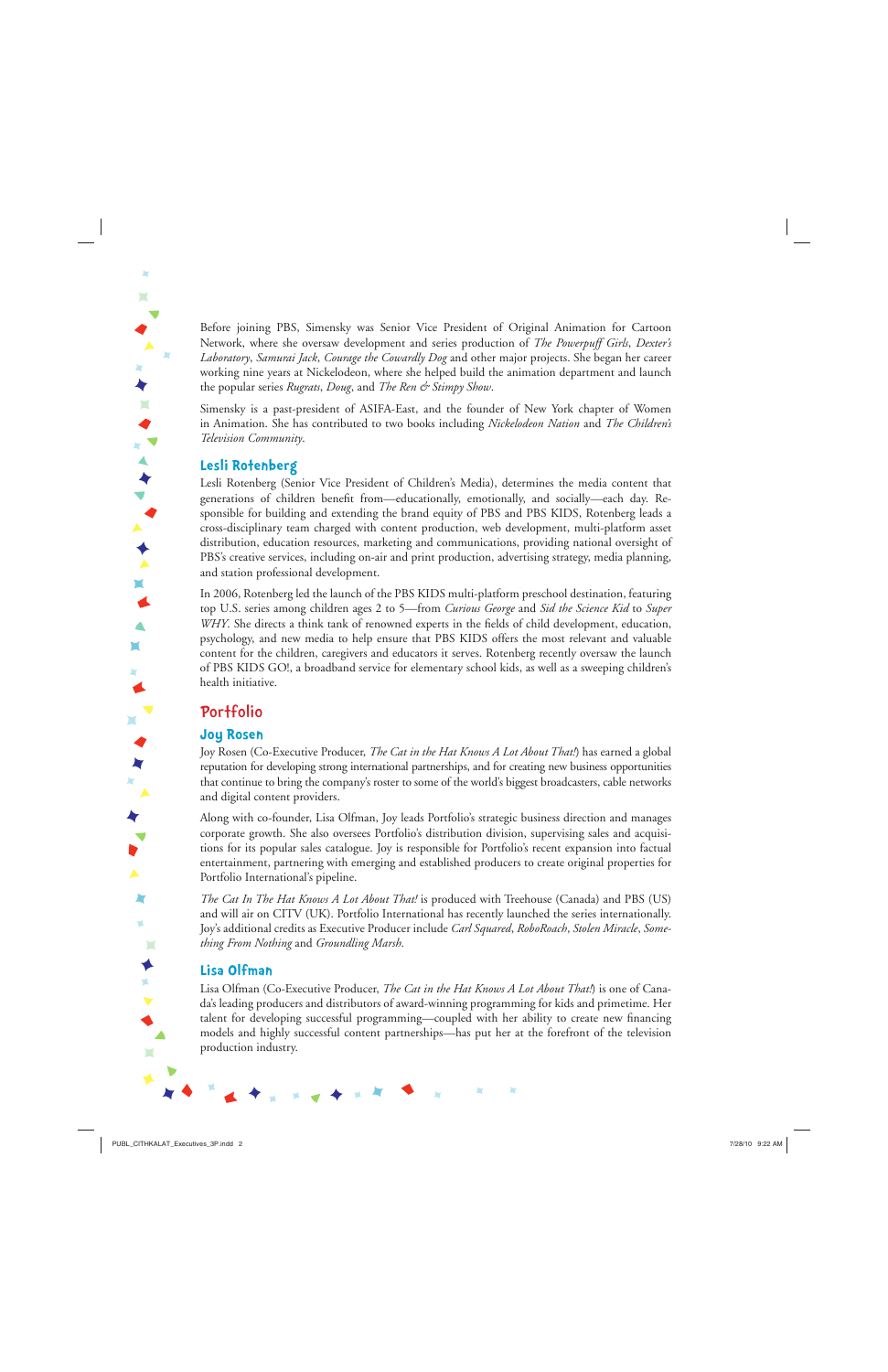$\mathbf{L}$  $\bullet$ ▼▲★▼▲★▲  $\blacksquare$  $\blacksquare$  $\blacksquare$ 

As Executive Producer on all of Portfolio's productions, she established the company's animation division and oversees all aspects of the company's productions. The company's distribution arm represents an extensive catalogue of high quality animated and lifestyle programming seen worldwide.

Her additional credits as an Executive Producer include the award-winning series, *Carl Squared*, *RoboRoach*, the Gemini nominated *Stolen Miracle*, perennial favorite *Something From Nothing* and the critically acclaimed series *Groundling Marsh*.

#### **Julie Stall**

Julie Stall (Producer, *The Cat in the Hat Knows A Lot About That!*) has been at the forefront of producing quality children's television for more than 20 years and now helms the Canadian production of *The Cat in the Hat Knows a Lot About That!* Stall has produced Portfolio's entire animation content for the past ten years, including 65 episodes of the animated comedy series *Carl Squared* and 52 episodes of the award-winning animated series *RoboRoach*, both of which enjoy wide international distribution. Julie piloted two new series—*Chinatown Cops* for the adult market and *Hood* a comedy adventure for tweens, and works extensively with Portfolio's development team on new projects.

She began her career as Vice-President of Production for Cambium Productions as part of the awardwinning team that produced the series *Sharon, Lois & Bram's Elephant Show* and *Eric's World*. She also supervised *The Adventures of Nilus* the as well as several documentary music specials and children's television specials.

Stall has worked with Canadian networks CTV, CBC, and Global and specialty channels Treehouse, Teletoon, YTV, and Family Channel, as well as major international distributors RTV and Buena Vista International.

# Random House

# **Cathy Goldsmith**

Cathy Goldsmith (Creative Consultant, *The Cat in the Hat Knows A Lot About That!*) has nearly 30 years of experience at Random House, over 15 of them spent working on All Things Seuss. She maintains a close working relationship with Dr. Seuss Enterprises, and was Ted Geisel's art director for the last ten years of his life.

# **David Jacobs**

David Jacobs (Production Consultant, *The Cat in the Hat Knows A Lot About That!*) is the founder of HiHat Media, a company that develops and manages high quality, media-based projects for children. Jacobs spent 11 years at Sesame Workshop managing international licensing, TV co-productions and distribution. He established the Workshop's activities in Japan by creating a broadcast and merchandising partnership with NHK and Sony. He also developed co-productions of *Sesame Street* and licensing opportunities in China, Australia, Latin America, Eastern Europe, Israel, the West Bank, and Gaza.

In 1998, Jacobs, joined Gullane Entertainment and was responsible for reviving the *Thomas the Tank Engine and Friends* business in the U.S. He and his team increased revenue more than 300% in four years. When HIT Entertainment acquired Gullane, David oversaw the management of Consumer Products for brands that included *Bob the Builder*, *Barney*, *Angelina Ballerina*, and *The Wiggles*. A frequent speaker about the business of licensing, Jacobs has been a Board Member of LIMA, the International Licensing Merchandiser's Association.

 $\blacksquare$